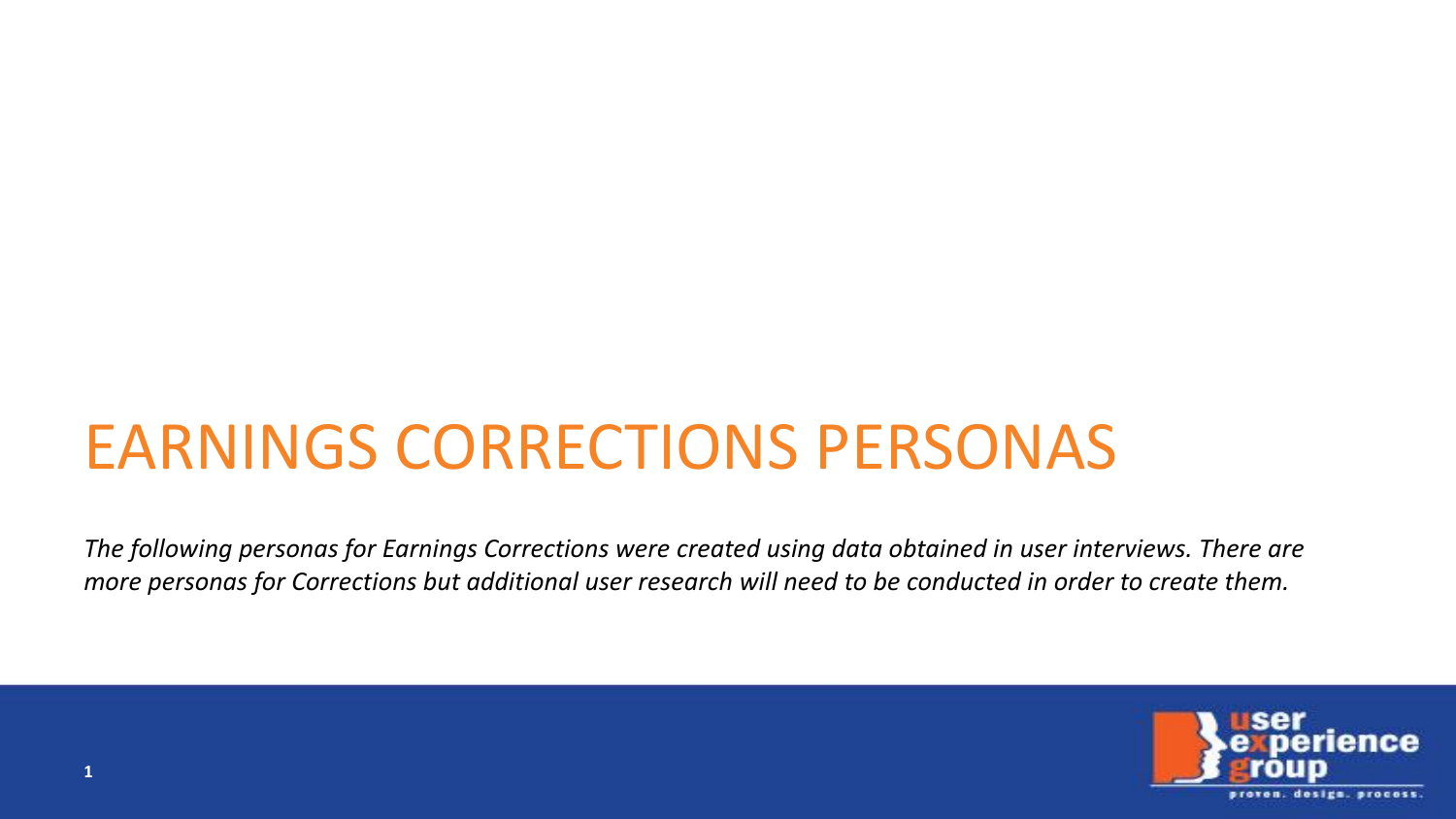## **Julie, Earnings Operations Expert (EOE)**

*"*I review all work being processed. I make sure the corrections (are correct) before it's sent out.*"*

Graduated (College) Hired by SSA as Benefit & Earnings Tech Earnings Operations Expert Retirement



- Work Location: **DEBS**
- Time in Current Role: **6 years**
- Time at SSA: **17 years**
- Education: **4 year college**

Married with 2 children

Enjoys playing violin and involves with her community activities

Loves doing Yoga and Pilates